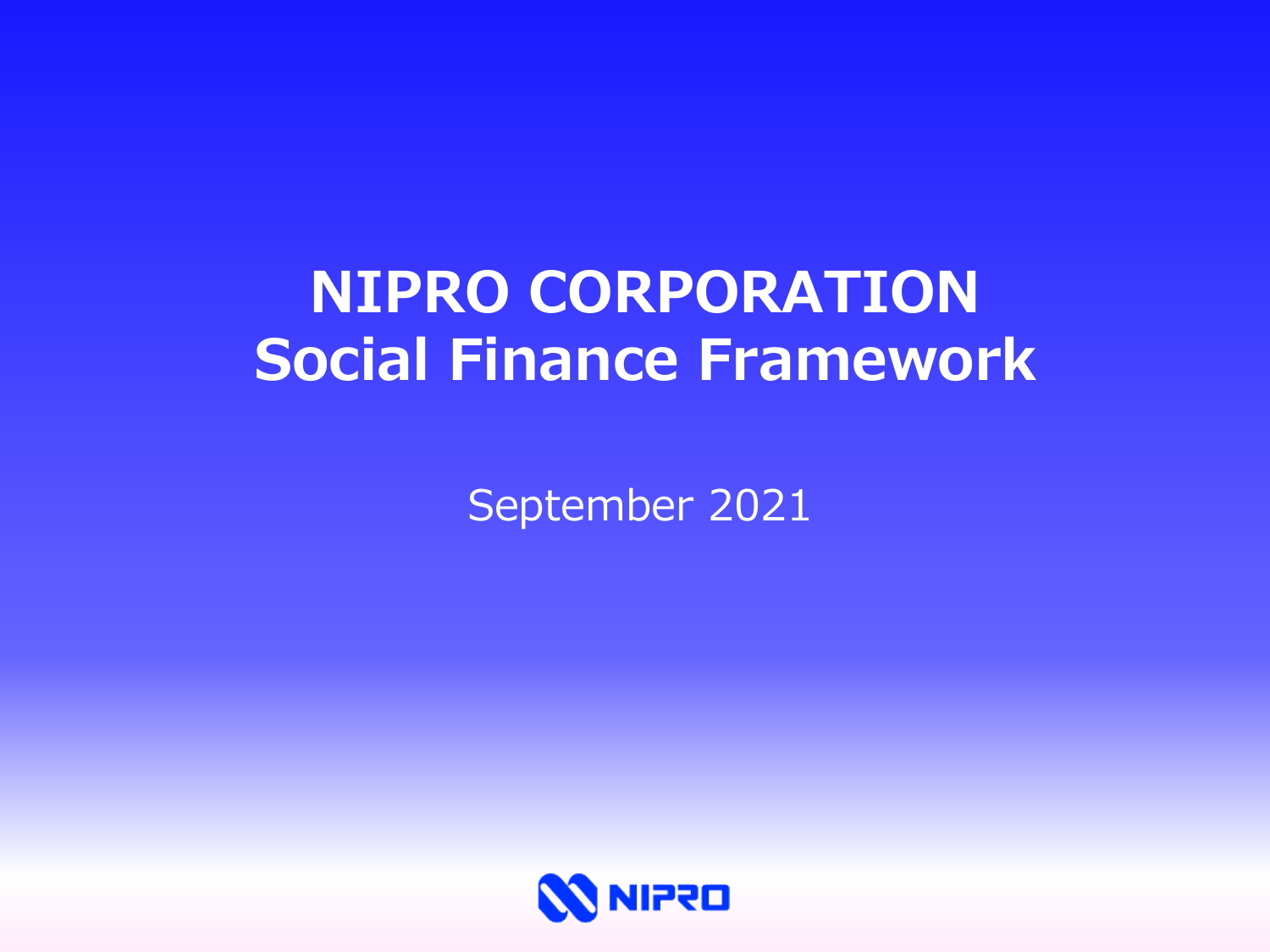## **Company Overview**

▶ Management Philosophy: In looking toward future as a truly global comprehensive medical manufacturer, Nipro believes current and future responsibility to society is to develop innovative, value-added products and technologies that improve patient outcomes and healthcare worldwide.



**FY2018 FY2019 FY2020**

**FY2018 FY2019 FY2020**



**FY2018 FY2019 FY2020**

1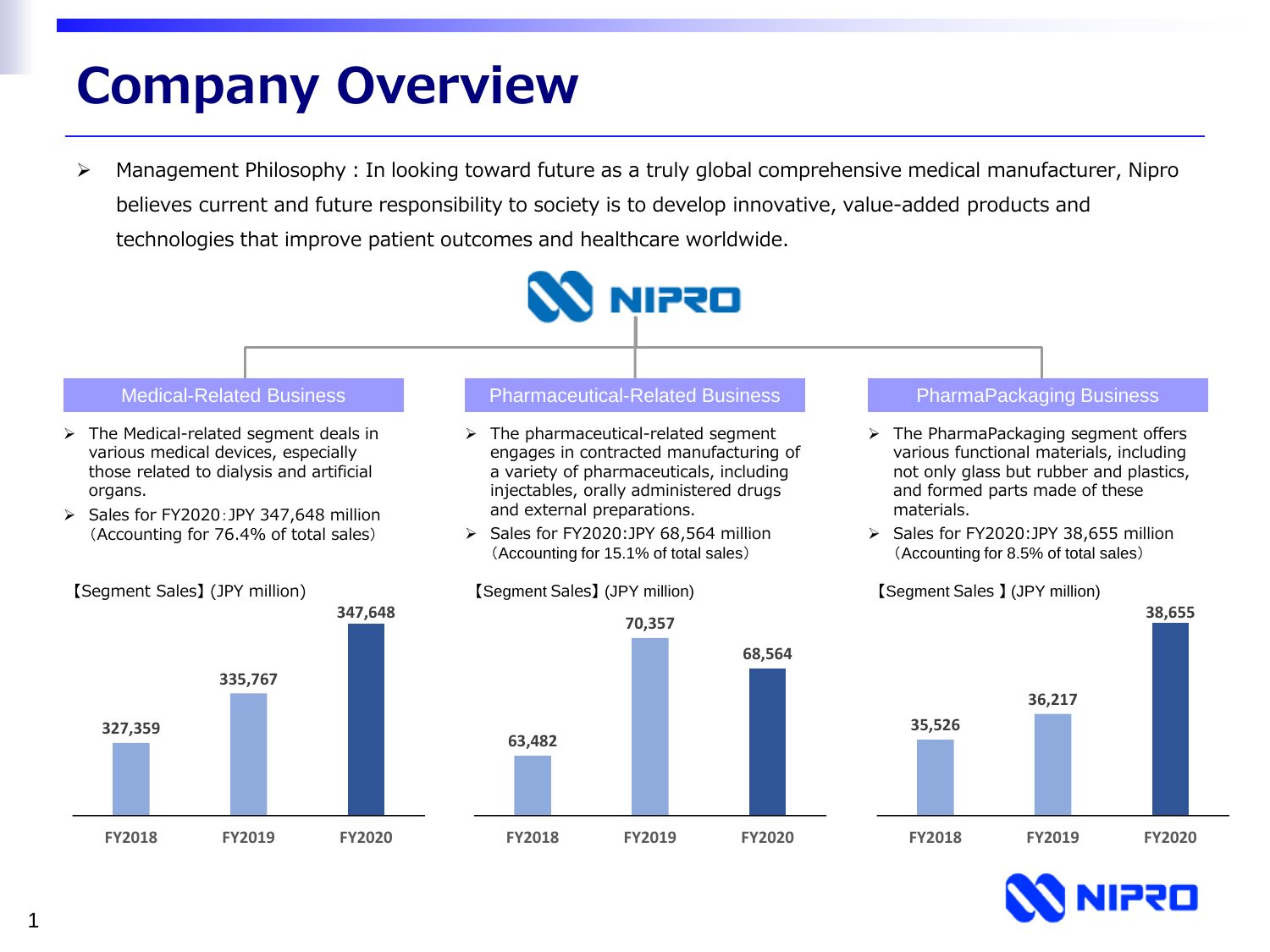# **Overview of Social Finance Framework①**

- ▶ Nipro contributes to improving the health and QOL of people around the world through socially indispensable efforts to provide a stable supply of medical devices and pharmaceuticals. Nipro believes that these efforts will contribute to solving social issues as a social project.
- For this social finance, Nipro has formulated the social finance framework in accordance with the Social Bond Principles 2021 of ICMA (International Capital Market Association).
- In addition, as a third-party evaluation of the Social Finance Framework, Nipro has obtained a "Second Opinion" from R&I.

## 1. Use of proceeds

- ▶ Proceeds will be allocated to finance or refinance capital investment or R&D spending in each segment.
- $\triangleright$  The main use of proceeds is shown in the table below.

| <b>Eligible projects</b>             | <b>Main use of proceeds</b>                                                                                                                                                                                                                                                                                                  |
|--------------------------------------|------------------------------------------------------------------------------------------------------------------------------------------------------------------------------------------------------------------------------------------------------------------------------------------------------------------------------|
| Domestic Medical-related<br>business | Capital investment primarily in medical device manufacturing factories and regenerative medicine-related<br>facilities and R&D activities for pharmaceuticals, etc.<br>Examples : Install additional dialyzer production lines and renew cell culture equipment at regenerative<br>medicine product manufacturing facilities |
| Global Medical-related business      | Capital investment primarily in medical device manufacturing factories<br>Examples : Install additional dialyzer production lines                                                                                                                                                                                            |
| Pharmaceutical-related business      | Capital investment primarily in pharmaceutical contract manufacturing factories<br>Examples : Install additional syringe formulation manufacturing equipment (to manufacture syringe<br>formulations for the government's vaccine stockpiles, etc.)                                                                          |
| PharmaPackaging business             | Capital investment primarily in manufacturing factories for pharmaceutical packaging products and R&D<br>activities for pharmaceutical packaging products, etc.<br>Examples : Install new glass tubing manufacturing equipment (to manufacture vials for vaccine developers,<br>etc.)                                        |

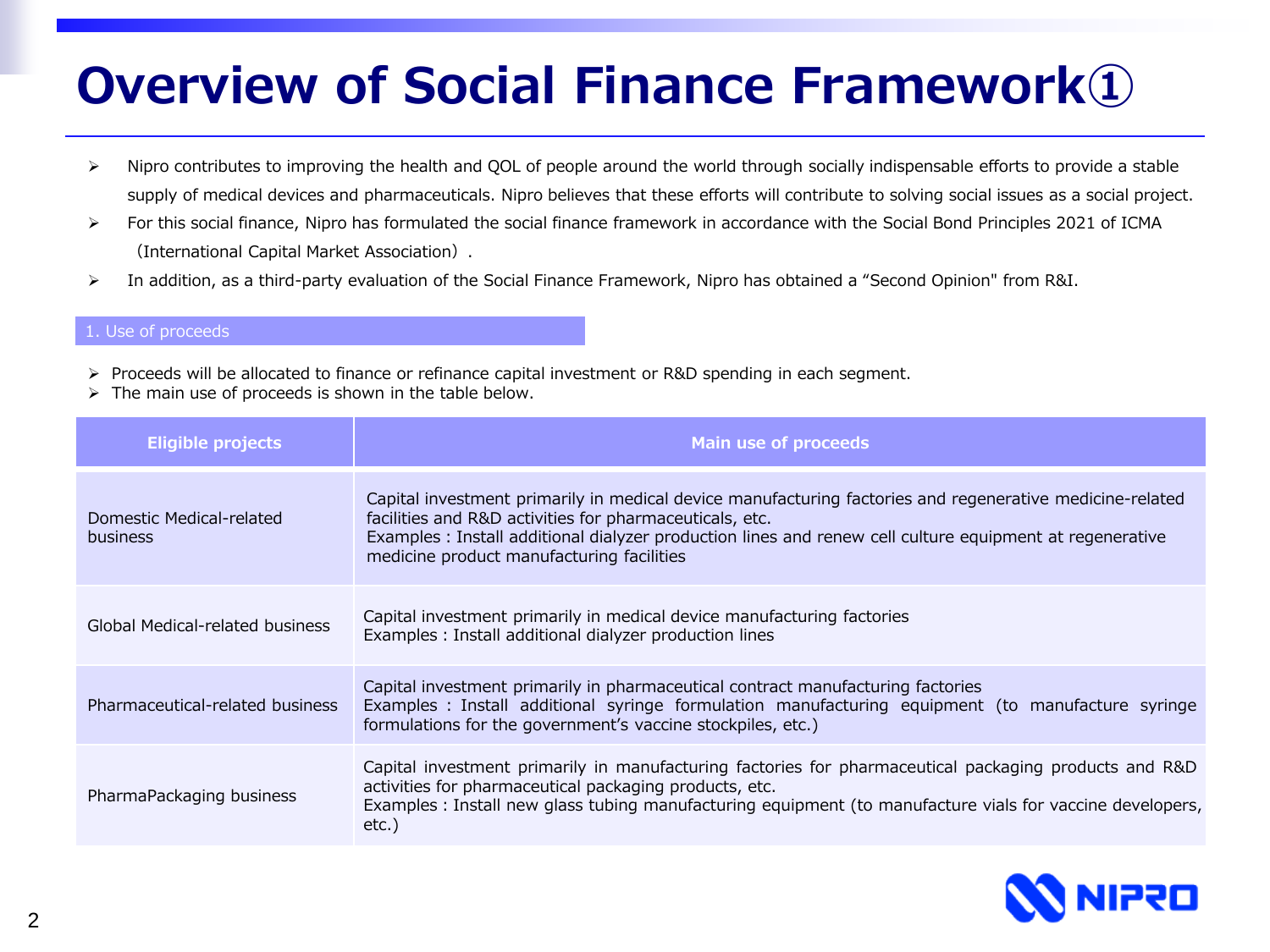# **Overview of Social Finance Framework②**

### 2. Process for Project Evaluation and Selection

- Management philosophy is as follows: In looking toward our future as a truly global comprehensive medical manufacturer, Nipro believes our current and future responsibility to society is to develop innovative, value-added products and technologies that improve patient outcomes and healthcare worldwide.
- $\triangleright$  Nipro is carried out under the management philosophy of social contribution, and Nipro recognizes that these businesses contribute to the solution of social issues and that all businesses are social.
- In addition, Nipro has formulated the medium-term management plan in line with management philosophy, and are committed to continuing these businesses over the medium to long term. The corporate planning department of the corporate planning headquarters collaborates with various departments within the company to create a draft of a medium-term management plan that incorporates eligible projects. The plan is approved by the board of directors.
- $\triangleright$  In the process of selection of eligible projects, based on the policies of each business formulated in the medium-term management plan, the corporate planning department of the corporate planning headquarters evaluates and selects projects that correspond to capital investment or R&D expenses, and obtains the approval of the Finance Officer. The selected projects are reported at the board of directors.

### 3. Management of Proceeds

- $\triangleright$  The proceeds will be credited to a checking account in the name of Nipro and managed by the accounting department of the corporate planning headquarters. Any payments for the eligible projects implementation will be managed by the accounting department based on the verification and request by a department that receives invoices or other evidence documents.
- $\triangleright$  The data on expenditures for the eligible projects will be extracted using internal accounting codes, and allocated and unallocated amounts will be tracked in a reliable manner. Unallocated proceeds will be invested only in highly liquid and safe financial assets under internal rules.
- $\triangleright$  The allocation of proceeds will be confirmed by the Finance Officer annually.

#### 4. Reporting

> Nipro will disclose to investors the allocation of proceeds and materials that explain social outcomes. The allocation of proceeds will be disclosed on its website and Annual Report annually.

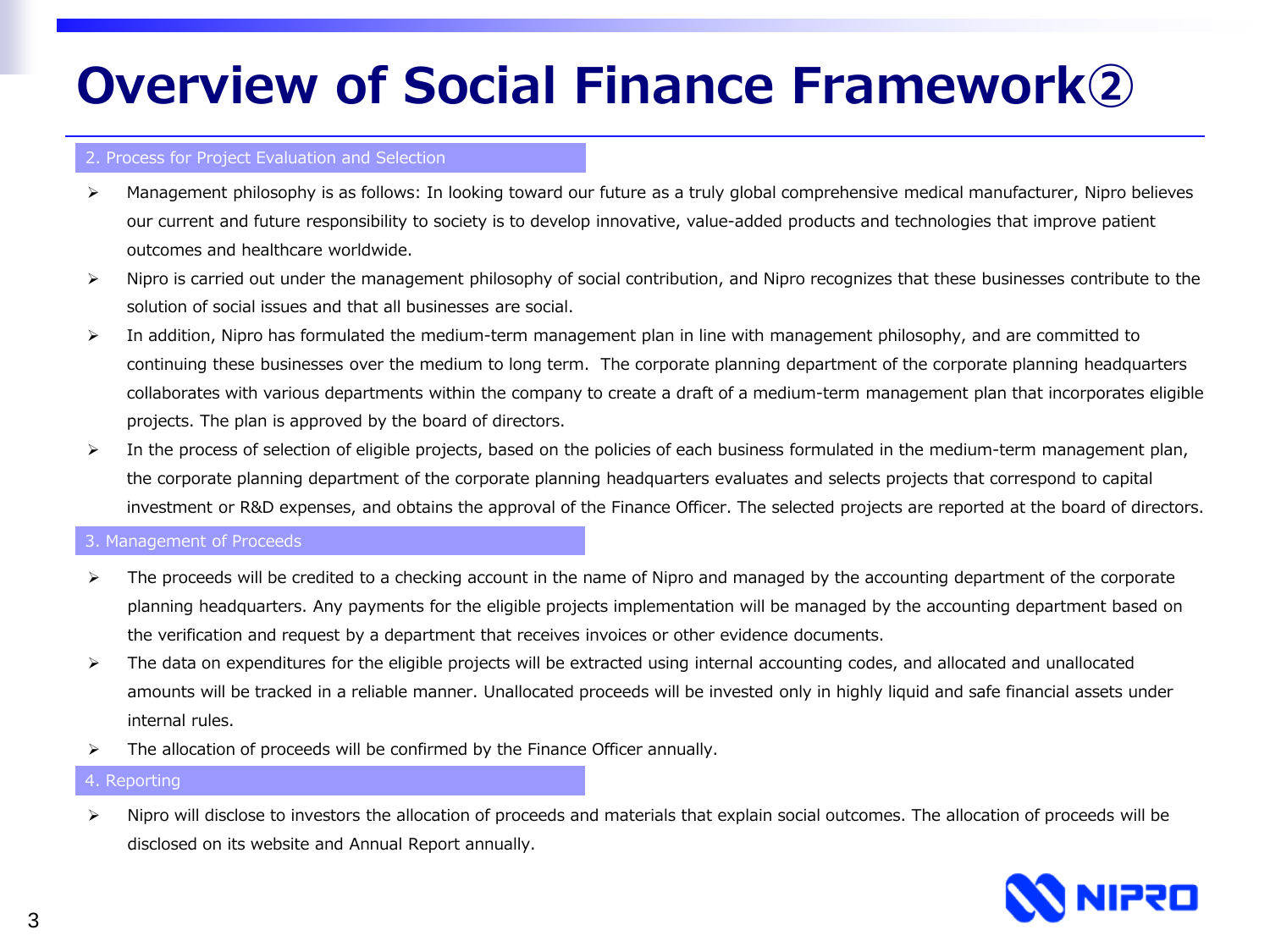# **Reporting**

## 1. Reporting on allocation of proceeds

- > The allocation of proceeds will be disclosed annually on the Nipro website. Nipro will disclose the proportion of proceeds allocated to financing or refinancing.
- ▶ Proceeds will be allocated to finance or refinance capital investment or R&D spending in medical devices, pharmaceuticals, pharma packaging materials manufacturing factories and regenerative medicine-related facilities.

## 2. Impact Reporting

> Until the proceeds are fully allocated to eligible projects, Nipro will announce the following output indicators within the scope of confidentiality obligations as impact reporting of the eligible project on its website.

|                                           | <b>Output indicators</b>                                                                                                                                                      | <b>Outcome indicators</b>                                                                                                                                             |
|-------------------------------------------|-------------------------------------------------------------------------------------------------------------------------------------------------------------------------------|-----------------------------------------------------------------------------------------------------------------------------------------------------------------------|
| Domestic Medical-related<br>business      | The increasing rate of medical devices<br>manufactured<br>The increasing rate of Nipro-brand generic drugs<br>$\bullet$<br>manufactured<br>• Cell drug manufacturing capacity | • The increasing rate of medical devices sold<br>The increasing rate of Nipro-brand generic drugs<br>sold<br>• The number of cell drugs sold                          |
| Global Medical-related<br>business        | • The increasing rate of medical devices<br>manufactured<br>• The increasing rate of dialysis clinics<br>• The number of training centers                                     | • The increasing rate of medical devices sold<br>The increasing rate of patients treated at dialysis<br>$\bullet$<br>clinics<br>• The number of training center users |
| Pharmaceutical-related<br><b>business</b> | • The increasing rate of drugs manufactured under<br>contract                                                                                                                 | The increasing rate of drugs manufactured and<br>$\bullet$<br>shipped under contract                                                                                  |
| PharmaPackaging business                  | • The increasing rate of products manufactured                                                                                                                                | • The increasing rate of products sold                                                                                                                                |

## (Reference) Information disclosure about business in general

 Nipro discloses information about its business in general such as a medium-term management plan, annual report information and about financial conditions such as securities reports and financial summaries on its website.<https://www.nipro.co.jp/en/ir/>

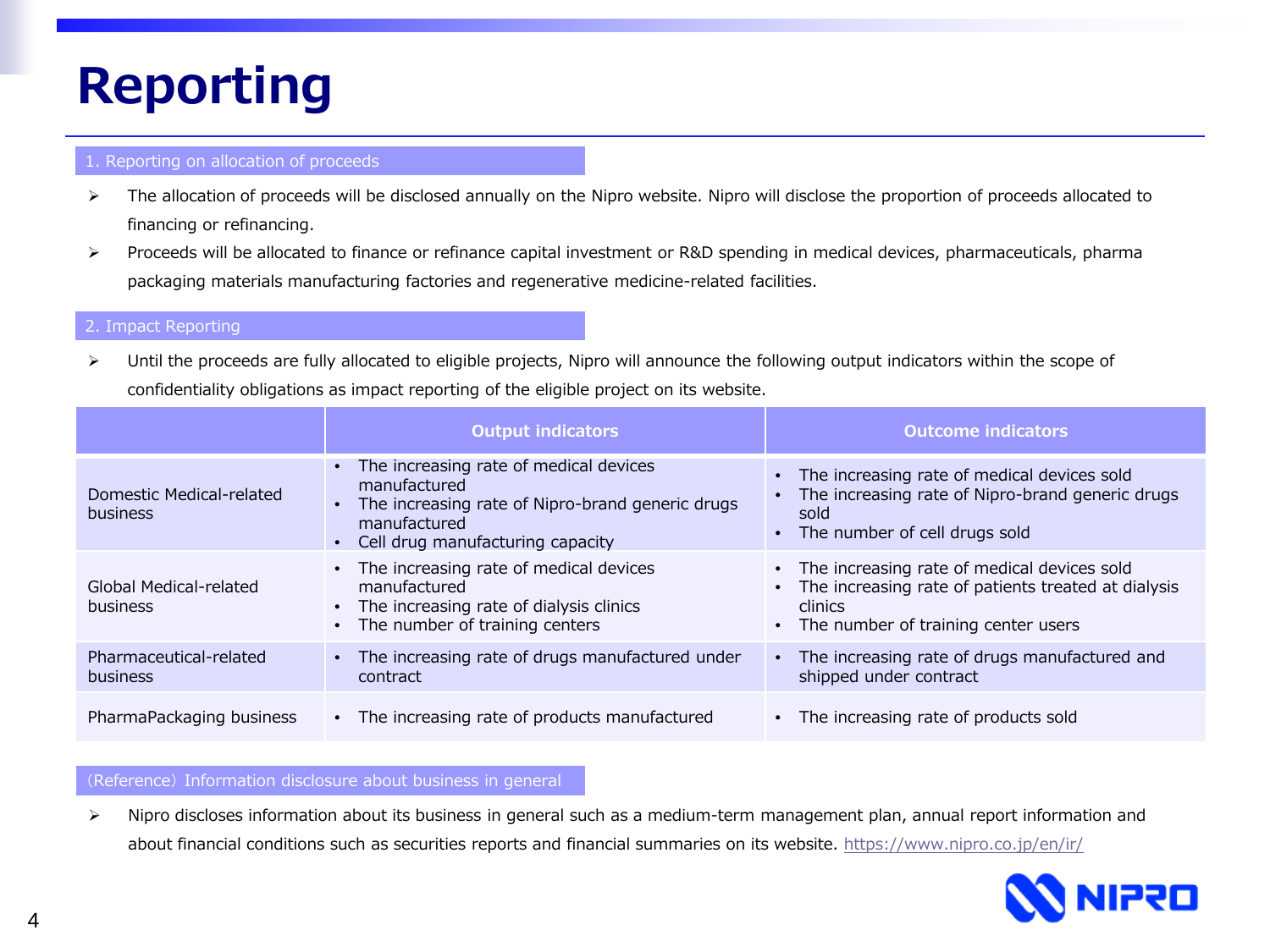# **Contribution to SDGs by this framework①**

> Eligible projects are in line with the "SDGs" advocated by the United Nations and the SDGs guidelines of the Japanese government. With reference to ICMA's SDGs mapping, Nipro rates it to contribute to the following SDGs goals and targets.